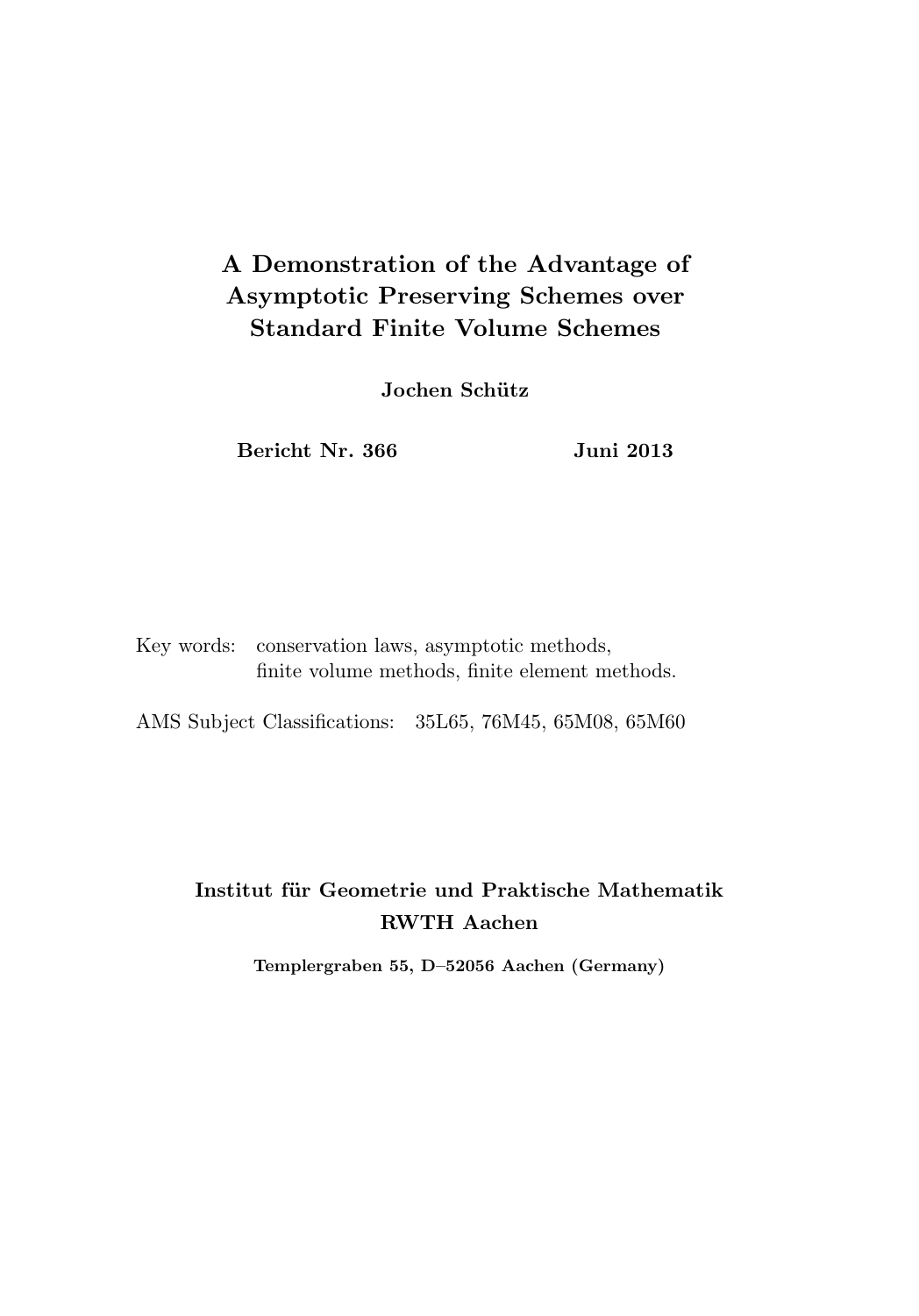# A DEMONSTRATION OF THE ADVANTAGE OF ASYMPTOTIC PRESERVING SCHEMES OVER STANDARD FINITE VOLUME SCHEMES.

#### JOCHEN SCHÜTZ

### June 7, 2013

Abstract. We apply the concept of Asymptotic Preserving (AP) schemes [17] to the linearized p−system and discretize the resulting elliptic equation using standard continuous Finite Elements instead of Finite Differences. The fully discrete method is analyzed with respect to consistency, and we compare it numerically with more traditional methods such as Implicit Euler's method. Numerical results indicate that the AP method is indeed superior to more traditional methods.

1. Introduction. We consider the  $p$ -system [12] with a linear pressure function  $p(v) := -\frac{1}{\varepsilon^2}v$  and a right-hand side g,

$$
v_t - u_x = 0 \qquad \forall (x, t) \in \Omega \times \mathbb{R}^+ \tag{1.1}
$$

$$
u_t + p(v)_x = g(x, t) \quad \forall (x, t) \in \Omega \times \mathbb{R}^+ \tag{1.2}
$$

on a domain  $\Omega \subset \mathbb{R}$  subject to suitable initial and boundary values, where for simplicity we choose the latter to be

$$
v(x) = 0 \quad \forall x \in \partial \Omega.
$$

In a (simplified) physical application,  $u$  and  $v$  could denote velocity and (variations of) the specific volume of the fluid.

Obviously, the equation can be written as

$$
w_t + f(w)_x = G(x, t) \quad \forall (x, t) \in \Omega \times \mathbb{R}^+ \tag{1.3}
$$

for  $w := (v, u)^T$ ,  $f(w) := (-u, -\frac{1}{\varepsilon^2}v)^T$  and  $G(x, t) := (0, g(x, t))^T$ .

The eigenvalues of the Jacobian of the flux function  $f$  are  $\pm \frac{1}{\varepsilon}$ , and so a fully explicit Finite-Volume scheme will not be feasible for small values of  $\varepsilon$ , as the timestep will decrease with  $\varepsilon$ . Inspired by Asymptotic Preserving Schemes (AP), we develop a new solver for  $(1.1)-(1.2)$  based on a combination of Finite Volumes and Finite Elements. Its (fully discrete) consistency is investigated, and it is compared with more traditional numerical schemes with respect to error versus mesh size. We put this in the simple framework of the p−system because it was on a similar system that Jin [17] derived his famous asymptotic preserving schemes for the first time, and because it is simple (but not too simple), so that each step can be easily computed, which is not the case for more involved systems such as Euler's equations.

As already mentioned, the concept of asymptotic preserving schemes that we pursue in this publication has been introduced by Jin [17], building on joint work with Pareschi and Toscani [18]. In these publications, a scheme is called asymptotic preserving if

- it is for  $\varepsilon \to 0$  a consistent scheme for the multiscale limiting equations of  $(1.1)-(1.2)$  and
- is stable with a *cfl*-number independent of  $\varepsilon$ .

This class of schemes has since been extended to various kinds of equations, such as, e.g., Euler's equation [13, 3], Shallow-water equations [2] and many more.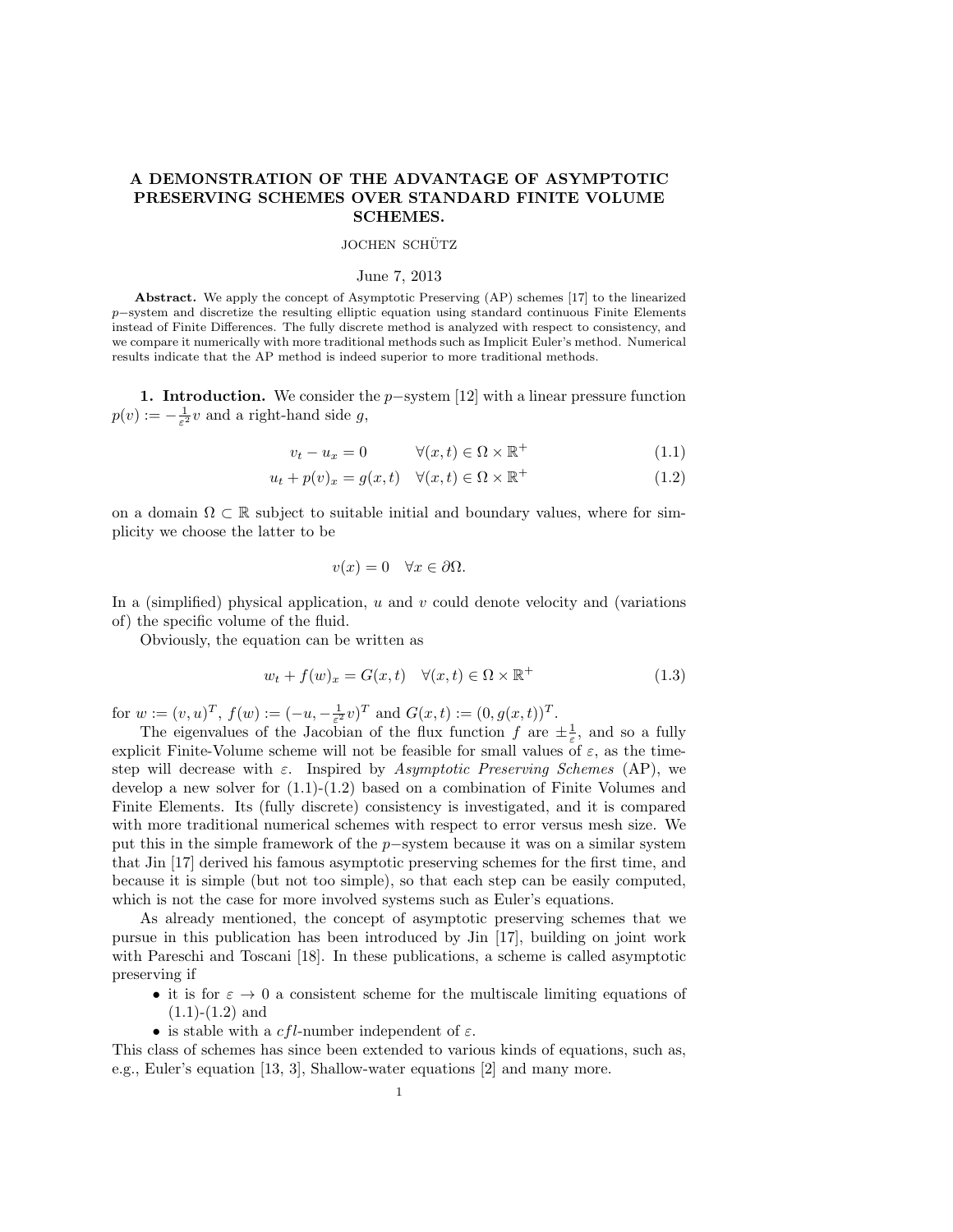The current paper is a first attempt to extend the schemes, which have been presented for Finite-Volume discretizations, to Galerkin-type schemes. Based on a flux-splitting, we derive an elliptic equation whose diffusion coefficient is dependent on  $\varepsilon$  and  $\Delta t$ . This equation is solved by continuous Finite-Element methods, and not, as usual, by finite-difference schemes. The approach, though it can of course also be written in terms of finite differences, has the advantage that we can investigate the elliptic equation and its discretization in a rigorous setting in the context of Sobolev spaces. In a first step, we show that the elliptic equation is well-posed and uniformly well-conditioned for all values of  $\varepsilon$  and  $\Delta t$ . This is achieved by introducing problemdependent spaces and norms. In a second step, we restrict ourselves to 'small'  $\varepsilon$  and 'large'  $\Delta t$ , i.e.,  $0 < \varepsilon \leq \varepsilon_0 < 1$  and  $\Delta t \geq \varepsilon$ , as it is only in this setting that we can use standard Finite-Element schemes [6, 15] instead of stabilized ones [5]. Also for this setting, we can derive rigorous and uniform (in  $\varepsilon$ ) stability and consistency bounds.

Solutions to (1.1)-(1.2) that allow for a limit solution as  $\varepsilon \to 0$  have a certain structure (see  $(2.6)-(2.7)$  in Sec. 2). Our consistency analysis for the fully discrete algorithm heavily relies on this structure, and we believe that it is only in this setting that one can derive suitable bounds on the consistency error that do not behave like  $O(\varepsilon^{-1})$  or even worse. As an easy consequence, we can indeed show that the proposed scheme is AP. This is different to other authors  $[13, 2]$  who show that their scheme is asymptotic preserving by a Taylor series argument on the semi-discrete stage.

Having presented our scheme, we compare it numerically with two other schemes. The surprising outcome is that the scheme to be presented performs better by orders of magnitude in comparison to more traditional schemes.

The outline of the paper is as follows: In Sec. 2.1, we derive the multiscale limit solution of the linearized p-system for  $\varepsilon \to 0$ . In Sec. 2.2, we split the conservative flux f into a stiff f and a non-stiff f. Based on this splitting, we derive a semidiscretization in Sec. 2.3. This yields an elliptic equation, which is investigated in Sec. 2.4. Finally, in Sec. 2.5, we formulate the fully discrete algorithm and investigate its consistency in Sec. 2.6. In Sec. 3, we show numerical results. Sec. 4 offers conclusions and outlook.

## 2. Asymptotic Preserving Discretization.

2.1. Multiscale limit of the equation. In this section, we follow a multiscale approach to obtain the limiting equations of (1.3). To this end, we assume that our unknown solution  $(v, u)$  admits a two-scale expansion as

$$
v(x,t) = v^{(0)}(x,t) + \varepsilon v^{(1)}(x,t) + \varepsilon^2 v^{(2)}(x,t) + O(\varepsilon^3)
$$
\n(2.1)

$$
u(x,t) = u^{(0)}(x,t) + \varepsilon u^{(1)}(x,t) + \varepsilon^2 u^{(2)}(x,t) + O(\varepsilon^3).
$$
 (2.2)

Note that this approach does not include fast waves, i.e., contributions depending on  $\frac{1}{\varepsilon}$ , so one has a uniform limit as  $\varepsilon \to 0$ . Plugging (2.1)-(2.2) into (1.1)-(1.2) and balancing the powers of  $\varepsilon$  yields that both  $v^{(0)}(x,t)$  and  $v^{(1)}(x,t)$  are independent of x. Therefore,  $v^{(1)}(x,t)$  can be absorbed into  $v^{(0)}(x,t)$ , and  $(2.1)$  reduces to

$$
v(x,t) = v^{(0)}(t) + \varepsilon^2 v^{(2)}(x,t).
$$
\n(2.3)

The remaining limiting equations can be easily seen to be

$$
v_t^{(0)} - u_x^{(0)} = 0 \qquad \forall (x, t) \in \Omega \times \mathbb{R}^+ \tag{2.4}
$$

$$
u_t^{(0)} - v_x^{(2)} = g(x, t) \quad \forall (x, t) \in \Omega \times \mathbb{R}^+ \,. \tag{2.5}
$$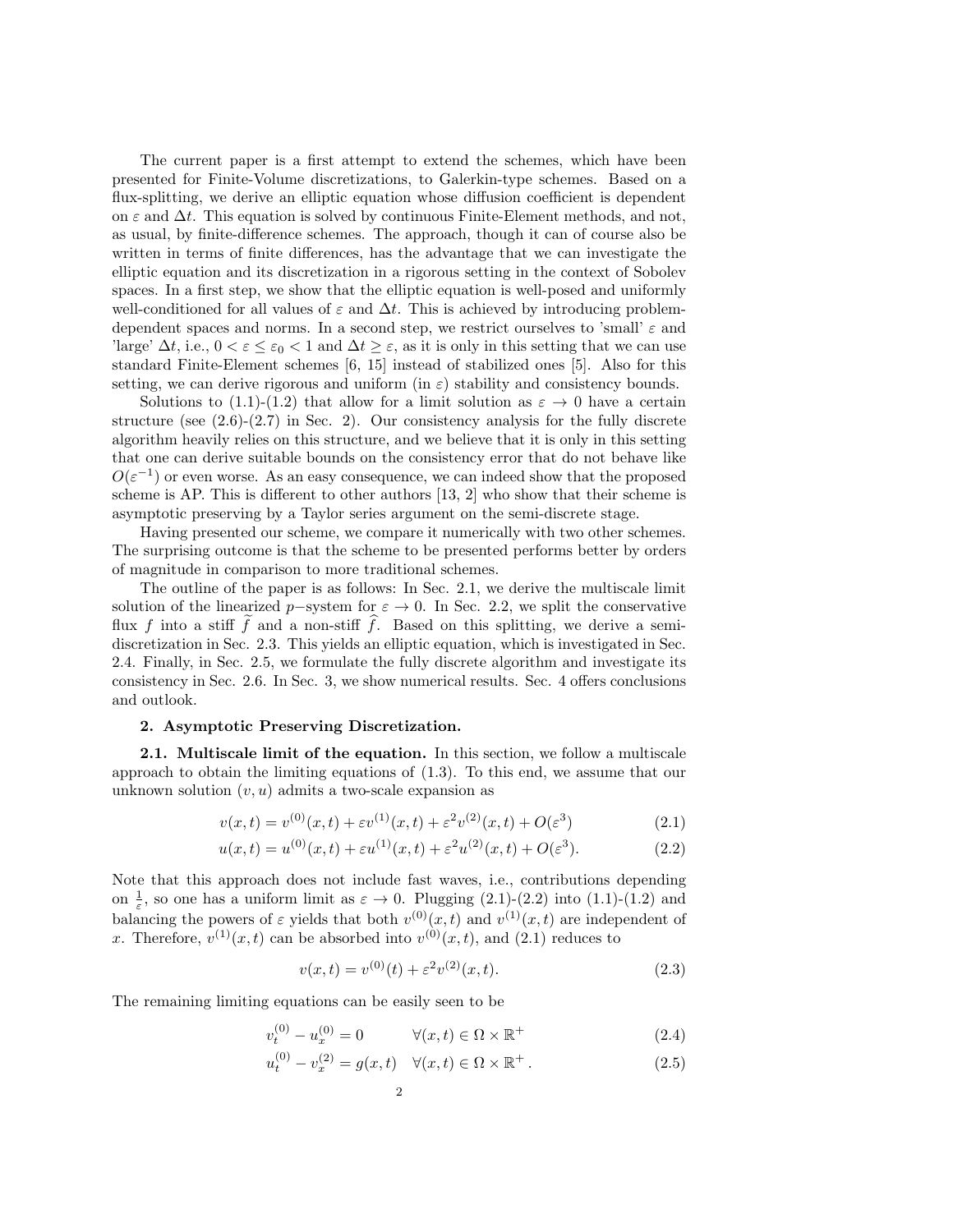A suitable algorithm approximating  $(1.1)-(1.2)$  for small values of  $\varepsilon$  should, in the vanishing  $\varepsilon$ −limit, be a consistent approximation to (2.4)-(2.5). In reference [17], such a consistency requirement is called asymptotic preserving.

For a general conservation law, it is nontrivial to obtain more precise results concerning  $v^{(0)}$  and  $u^{(0)}$ , see, e.g., [19] for results in the context of Euler's equations. However, in the very simple setting of the linearized  $p$ –system, we can clarify even more the relation between  $v$  and  $u$ . Due to the boundary conditions, it can be easily shown that the only admissible functions are

$$
v(x,t) = \varepsilon^2 (t\xi(x) + \eta(x)) + O(\varepsilon^3)
$$
\n(2.6)

$$
u(x,t) = u^{(0)}(t) + \varepsilon u^{(1)} + \varepsilon^2 \int_d^x \xi(y) \, dy + O(\varepsilon^3)
$$
 (2.7)

with a suitable definition of  $g(x,t) := u_t(x,t) - v_x(x,t)$  and arbitrary functions  $\xi, \eta, u^{(0)}$  and constants  $u^{(1)}, d \in \mathbb{R}$ . Especially, both  $v(x, t)$  and  $u_x(x, t)$  are of order  $O(\varepsilon^2)$ , which will help performing a consistency analysis.

2.2. Flux Splitting. The way of splitting the flux into stiff and non-stiff parts has an influence on the final algorithm. We choose our splitting according to the following definition:

DEFINITION 2.1. Let the flux function f be split into  $f(w) = \hat{f}(w) + \tilde{f}(w)$ . We consider such a splitting to be admissible if for all  $0 < \varepsilon < 1$ 

- both  $\widehat{f}(w)$  and  $\widetilde{f}(w)$  induce a hyperbolic system, i.e., the eigenvalues of both  $\widehat{f}'(w)$  and  $\widetilde{f}'(w)$  are distinct and real,
- the eigenvalues of  $\widehat{f}'(w)$  are of order one,
- $\widehat{f}(w)$  approaches  $f(w)$  as  $\varepsilon \to 1$ , and
- $\tilde{f}(w)$  approaches  $f(w)$  for  $\varepsilon \to 0$  in the sense that  $\lim_{\varepsilon \to 0} \varepsilon^2 \left( \tilde{f}(w) f(w) \right) =$ 0.

 $f(w)$  is called the 'non-stiff', and  $f(w)$  the 'stiff' part of the flux function for obvious reasons.

To identify stiff and non-stiff parts of the flux function, we make the following ansatz:

$$
f(w) = \hat{f}(w) + \tilde{f}(w) =: \begin{pmatrix} -\alpha(\varepsilon)u \\ -\frac{\beta(\varepsilon)}{\varepsilon^2}v \end{pmatrix} + \begin{pmatrix} -(1-\alpha(\varepsilon))u \\ -\frac{1-\beta(\varepsilon)}{\varepsilon^2}v \end{pmatrix}.
$$

Both  $\alpha(\cdot)$  and  $\beta(\cdot)$  are yet unknown. One reasonable requirement is  $\alpha(1) = \beta(1) = 1$ , and  $\alpha(0) = \beta(0) = 0$ , so that one has no stiff contribution given that  $\varepsilon$  is one, and no non-stiff contribution given that  $\varepsilon$  vanishes. We make the simple ansatz of  $\alpha(\varepsilon) = \varepsilon^a$ ,  $\beta(\varepsilon) = \varepsilon^{b}$ . An easy computation shows that for  $a, b > 0$ ,  $a + b = 2$ , the eigenvalues of  $\hat{f}^{\prime}(w)$  are independent of  $\varepsilon$ . A particularly simple choice is  $a = b = 1$ , which we will use throughout this work. In summary, for this choice of  $a$  and  $b$ , we have

$$
\widehat{f}(w) = \begin{pmatrix} -\varepsilon u \\ -\frac{1}{\varepsilon}v \end{pmatrix}, \quad \widetilde{f}(w) = \begin{pmatrix} -(1-\varepsilon)u \\ -\frac{1-\varepsilon}{\varepsilon^2}v \end{pmatrix}
$$

with corresponding eigenvalues of the Jacobians

$$
\widehat{\lambda} = \pm 1, \quad \widetilde{\lambda} = \pm \frac{1 - \varepsilon}{\varepsilon}.
$$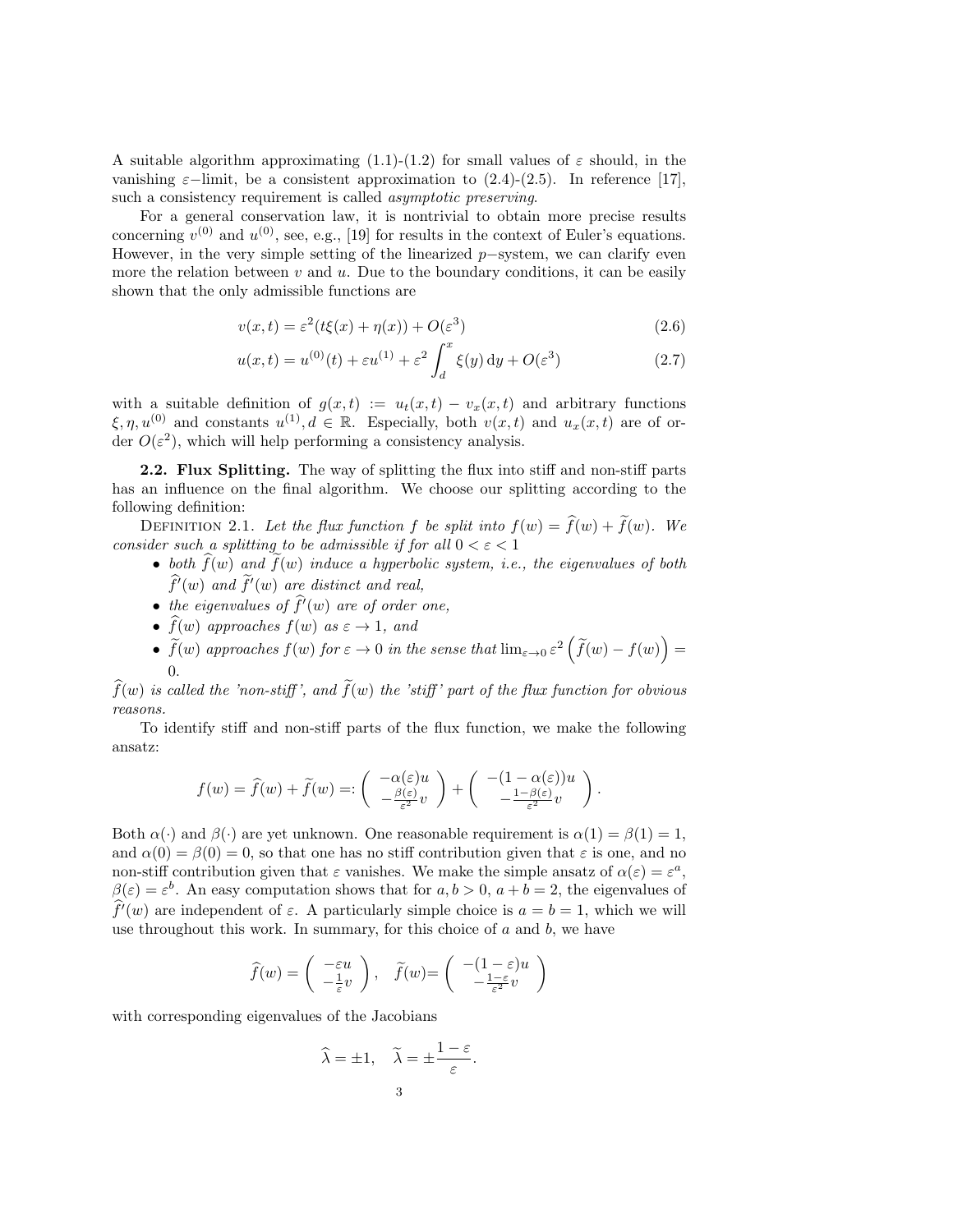2.3. Semi-Discretization. We start the description of our algorithm with a discretization in time only. For simplicity, we assume that we work on space-time slabs of (uniform) size  $\Delta t$ , although uniformity is not a necessary condition. Throughout this work, we will use standard notation and set  $w^n := w(t^n)$ , where  $t^n := n\Delta t$ . Based on the flux splitting defined in Sec. 2.2, we obtain a first-order implicit / explicit semidiscretization of (1.3) in time, given by

$$
\frac{w^{n+1} - w^n}{\Delta t} + \hat{f}(w^n)_x + \tilde{f}(w^{n+1})_x = G^n.
$$
 (2.8)

or, in terms of  $(v, u)$ ,

$$
\frac{v^{n+1} - v^n}{\Delta t} = \varepsilon u_x^n + (1 - \varepsilon)u_x^{n+1}
$$
\n(2.9)

$$
\frac{u^{n+1} - u^n}{\Delta t} = \frac{1}{\varepsilon} v_x^n + \frac{1 - \varepsilon}{\varepsilon^2} v_x^{n+1} + g^n. \tag{2.10}
$$

One way of dealing with such a system of implicit equations that has become a standard ingredient in asymptotic preserving schemes, is to equivalently reformulate  $(2.9)-(2.10)$  in such a way that one obtains an equation for either  $v^{n+1}$  or  $u^{n+1}$  alone. We have decided to formulate an equation for  $v^{n+1}$ . To this end, we note that  $(2.10)$ is equivalent to

$$
u^{n+1} = u^n + \Delta t \left(\frac{1}{\varepsilon} v_x^n + \frac{1-\varepsilon}{\varepsilon^2} v_x^{n+1} + g^n\right),\tag{2.11}
$$

and plug this into (2.9):

$$
v^{n+1} = v^n + \Delta t \left( \varepsilon u_x^n + (1 - \varepsilon) \left( u^n + \Delta t \left( \frac{1}{\varepsilon} v_x^n + \frac{1 - \varepsilon}{\varepsilon^2} v_x^{n+1} + g^n \right) \right)_x \right) \tag{2.12}
$$

$$
=v^{n} + \Delta t \ u_{x}^{n} + \Delta t^{2} (1-\varepsilon) \left(\frac{1}{\varepsilon} v_{xx}^{n} + \frac{1-\varepsilon}{\varepsilon^{2}} v_{xx}^{n+1} + g_{x}^{n}\right)
$$
\n(2.13)

$$
=v^n + \Delta t \ u_x^n + \frac{\Delta t^2 (1-\varepsilon)}{\varepsilon} v_{xx}^n + \frac{\Delta t^2 (1-\varepsilon)^2}{\varepsilon^2} v_{xx}^{n+1} + \Delta t^2 (1-\varepsilon) g_x^n. \tag{2.14}
$$

Rearranging terms yields an elliptic equation for  $v^{n+1}$ :

$$
-\frac{\Delta t^2 (1-\varepsilon)^2}{\varepsilon^2} v_{xx}^{n+1} + v^{n+1} = v^n + \Delta t \ u_x^n + \frac{\Delta t^2 (1-\varepsilon)}{\varepsilon} v_{xx}^n + \Delta t^2 (1-\varepsilon) g_x^n. \tag{2.15}
$$

REMARK 2.2. Using standard theory of partial differential equations, it is easy to see that (2.15) is a well-posed equation for  $\Delta t > 0$  and  $0 < \varepsilon < 1$ . However, in standard Sobolev norms, one can see that only for  $\Delta t \gg 0$  and  $\varepsilon \ll 1$ , one obtains uniform bounds on the condition number of the problem. We will show in Sec. 2.4 that one can put the equation in a framework that allows for a uniform bound on the condition number of (2.15), however, in a norm that depends on the diffusion coefficient  $\lambda := \frac{\Delta t^2 (1-\varepsilon)^2}{\varepsilon^2}$  $\frac{(1-\varepsilon)}{\varepsilon^2}$ . (Which is, of course, not surprising.)

The weak formulation of  $(2.15)$  can be cast in a variational framework as

$$
a(v^{n+1}, \varphi) = \iota(\varphi) \quad \forall \varphi \in H_0^1(\Omega),
$$
\n
$$
4 \tag{2.16}
$$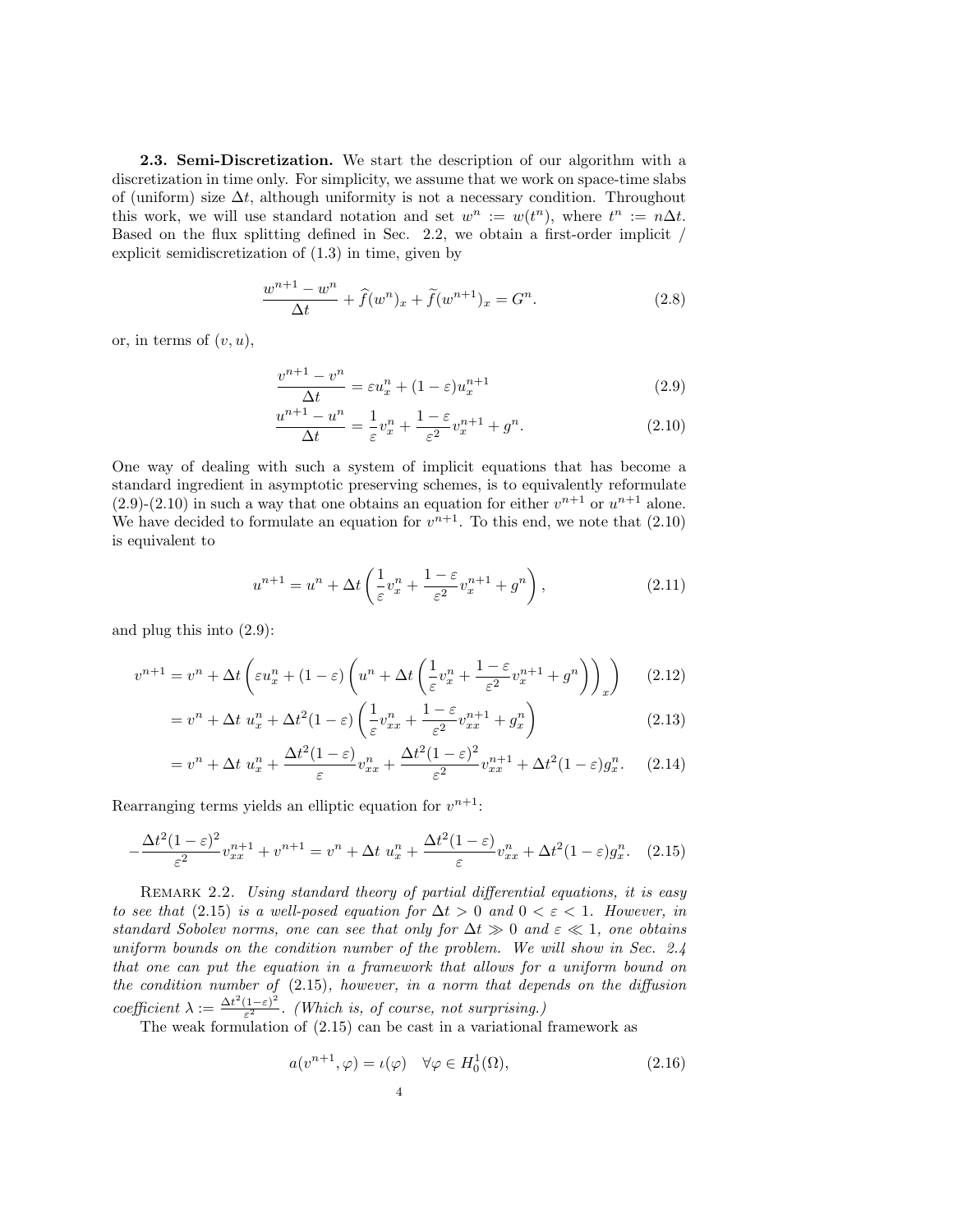where

$$
a(v^{n+1}, \varphi) := \int_{\Omega} \left( \frac{\Delta t^2 (1 - \varepsilon)^2}{\varepsilon^2} v_x^{n+1} \varphi_x + v^{n+1} \varphi \right) dx \quad \text{and} \tag{2.17}
$$

$$
\iota(\varphi) := \int_{\Omega} \left( v^n + \Delta t \ u_x^n \right) \varphi - \Delta t^2 (1 - \varepsilon) \left( \frac{v_x^n}{\varepsilon} + g^n \right) \varphi_x \, dx. \tag{2.18}
$$

Boundedness and coercivity properties of  $a(\cdot, \cdot)$  will be discussed in the next sections. What concerns  $\iota$ , we can state the following lemma:

LEMMA 2.3. Let us assume that  $u^n \equiv u(t^n)$  and  $v^n \equiv v(t^n)$  are functions in  $H^1(\Omega)$ ;  $g^n \equiv g(t^n)$  is a function in  $L^2(\Omega)$ ; and  $0 < \varepsilon < 1$ . Then  $\iota \in H_0^1(\Omega)'$ .

Proof. It is enough to show that both  $v^n + \Delta t$   $u_x^n$  and  $\Delta t^2(1-\varepsilon)\left(\frac{v_x^n}{\varepsilon} + g^n\right)$  are functions in  $L^2(\Omega)$ , which is correct because of the assumptions on  $u^n, v^n$  and  $g^n$ .

2.4. A note on the elliptic equation. Let us now turn to the operator equation (2.16). To make it a well-defined and a uniformly well-conditioned problem for all  $0 \lt \varepsilon \lt 1$ , we put it in a variational framework with weighted Sobolev spaces as follows:

DEFINITION 2.4. Let the coefficient of the viscous term of  $(2.16)$  be denoted by λ, i.e.,

$$
\lambda := \frac{\Delta t^2 (1 - \varepsilon)^2}{\varepsilon^2}.
$$
\n(2.19)

We define a weighted norm  $\|\cdot\|_{\lambda}$  as

$$
\|\varphi\|_{\lambda}^{2} := \|\varphi\|_{L^{2}}^{2} + \lambda \|\varphi_{x}\|_{L^{2}}^{2}
$$
\n(2.20)

and a corresponding 'Sobolev-space'

$$
V_{\lambda}(\Omega) := \overline{C_0^{\infty}(\Omega)}^{\|\cdot\|_{\lambda}}.
$$
\n(2.21)

COROLLARY 2.5. For  $\lambda > 0$ , i.e.,  $\varepsilon < 1$ , the weighted norm  $\|\cdot\|_{\lambda}$  is equivalent to the standard Sobolev norm, as can be seen form a Poincaré-Friedrichs inequality. However, the equivalence constants gets worse as  $\varepsilon$  approaches one. With this equivalence in mind, it is easy to see that

$$
V_{\lambda}(\Omega) = \begin{cases} H_0^1(\Omega), & \varepsilon < 1 \\ L^2(\Omega), & \varepsilon = 1 \end{cases},
$$
\n(2.22)

as  $\lambda = 0$  for  $\varepsilon = 1$  and  $\lambda > 0$  for  $0 < \varepsilon < 1$ .

REMARK 2.6. The weighted norm  $\|\cdot\|_{\lambda}$  is the energy norm associated to (2.16), i.e.,

$$
\|\varphi\|_{\lambda}^2 = a(\varphi, \varphi). \tag{2.23}
$$

Furthermore, for  $\lambda = 0$ , the problem (2.16) is not well-posed in  $H_0^1(\Omega)$  any more, so the choice of  $V_{\lambda}(\Omega)$  is actually very natural.

The following lemma computes both coercivity and boundedness constants of  $a(\cdot, \cdot)$  on  $V_{\lambda}(\Omega)$ :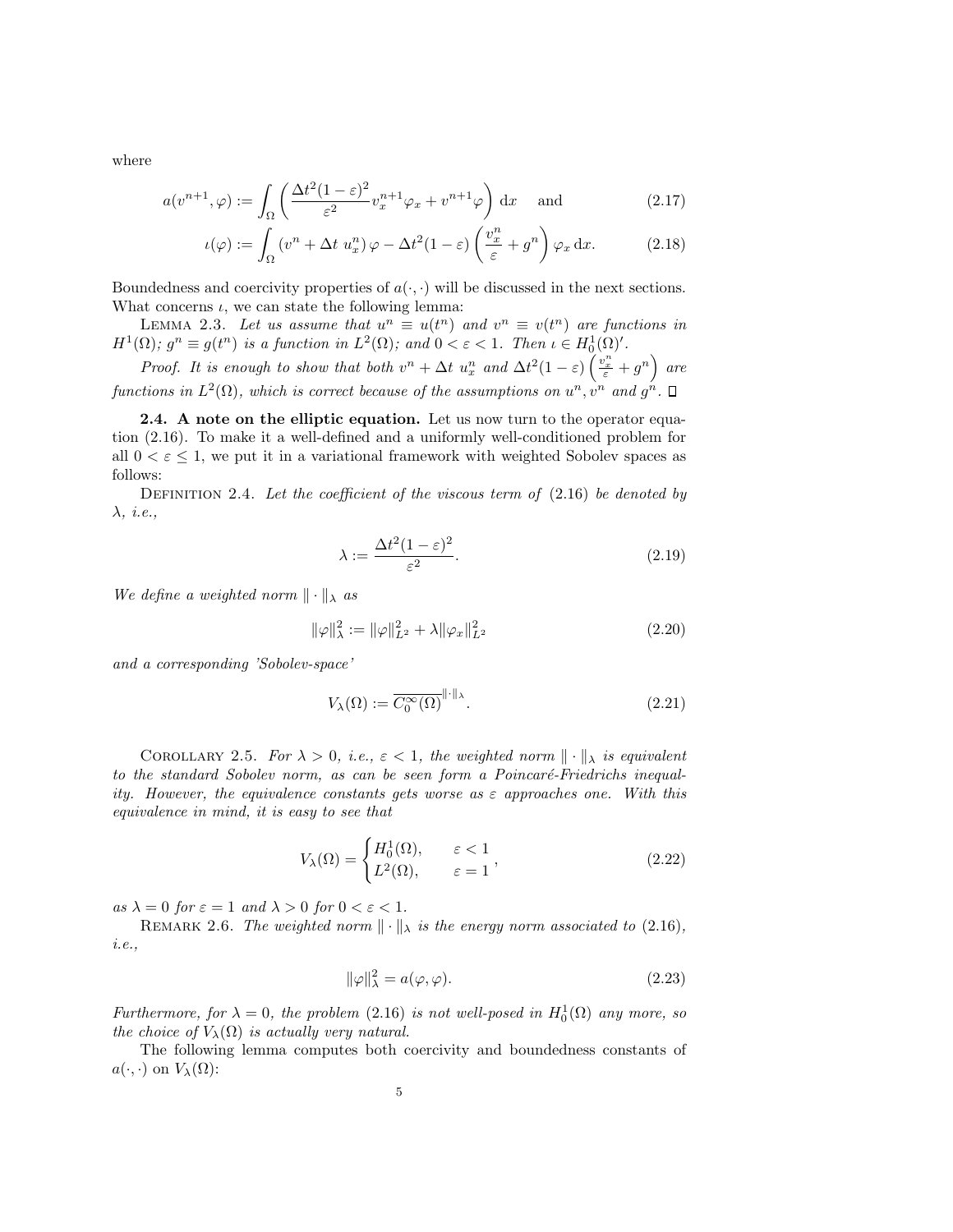LEMMA 2.7. The bilinear form  $a(\cdot, \cdot)$  as defined in (2.17) is coercive on  $V_{\lambda}(\Omega) \times$  $V_\lambda(\Omega)$  with ellipticity constant one, and bounded on  $V_\lambda(\Omega) \times V_\lambda(\Omega)$  with boundedness constant also one.

Proof. It is easy to see that

$$
a(\varphi, \varphi) = \lambda \|\varphi_x\|_{L^2}^2 + \|\varphi\|_{L^2}^2 = \|\varphi\|_{\lambda}^2,
$$
\n(2.24)

so the bilinear form is elliptic with ellipticity constant one. Furthermore, using Cauchy-Schwartz inequality (this is possible because of (2.23)), one has

$$
a(\varphi, \psi) \le \|\varphi\|_{\lambda} \|\psi\|_{\lambda}.
$$
\n(2.25)

 $\Box$ 

The following theorem guarantees that (2.16) is, for the full range of  $0 < \varepsilon \leq 1$ , a well-conditioned problem:

THEOREM 2.8. The equation (2.16) is well-conditioned in  $V_\lambda(\Omega)$  independently of  $\varepsilon$ , i.e., for two functionals  $\iota, \widetilde{\iota} \in V_{\lambda}(\Omega)'$ , and their corresponding solutions v and  $\widetilde{v}$ ,<br>one has the relation one has the relation

$$
\frac{\|v - \widetilde{v}\|_{\lambda}}{\|v\|_{\lambda}} \le \frac{\|u - \widetilde{v}\|_{V'_{\lambda}}}{\|u\|_{V'_{\lambda}}}.
$$
\n(2.26)

Proof. It is a classical result from the theory of elliptic pde that the quotient of boundedness constant and ellipticity constant is indeed the condition number with respect to a perturbation of the functional ι. Nevertheless, for convenience, we give a sketch of the proof. From ellipticity, we can conclude

$$
||v - \widetilde{v}||_{\lambda}^2 = a(v - \widetilde{v}, v - \widetilde{v}) = \iota(v - \widetilde{v}) - \widetilde{\iota}(v - \widetilde{v}) \le ||\iota - \widetilde{\iota}||_{V_{\lambda}'} ||v - \widetilde{v}||_{\lambda}
$$
 (2.27)

and from boundedness

$$
||\iota||_{V'_{\lambda}} = \sup_{u \in V_{\lambda}(\Omega), ||u||_{\lambda} = 1} \iota(u) = \sup_{u \in V_{\lambda}(\Omega), ||u||_{\lambda} = 1} a(v, u) \le ||v||_{\lambda}.
$$
 (2.28)

 $(2.27)-(2.28)$  yields  $(2.26)$ .  $\Box$ 

**2.5. Full discretization.** In this section, we introduce a fully discrete method. To this end, we assume that our spatial domain  $\Omega$  is subdivided into cells  $\Omega_k$  as

$$
\Omega = \bigcup_{k=1}^{N_x} \Omega_k := \bigcup_{k=1}^{N_x} [x_k, x_{k+1}]
$$
\n(2.29)

with midpoints  $\bar{x}_k$ . For the ease of presentation (but without loss of generality), we consider a uniform discretization, i.e.,  $\Delta x := x_{k+1} - x_k$  is constant. Using standard conventions, we define  $w_i^n$  to be (an approximation to)  $w(\overline{x}_i, t^n)$ . By now, we have all the ingredients of formulating a fully discrete algorithm for the approximation of  $(1.1)-(1.2)$  for each timestep.

The algorithm relies on the following steps:

- Compute an approximate solution to (2.16) with (linear) Finite-Elements.
- Update  $u$  according to  $(2.11)$ .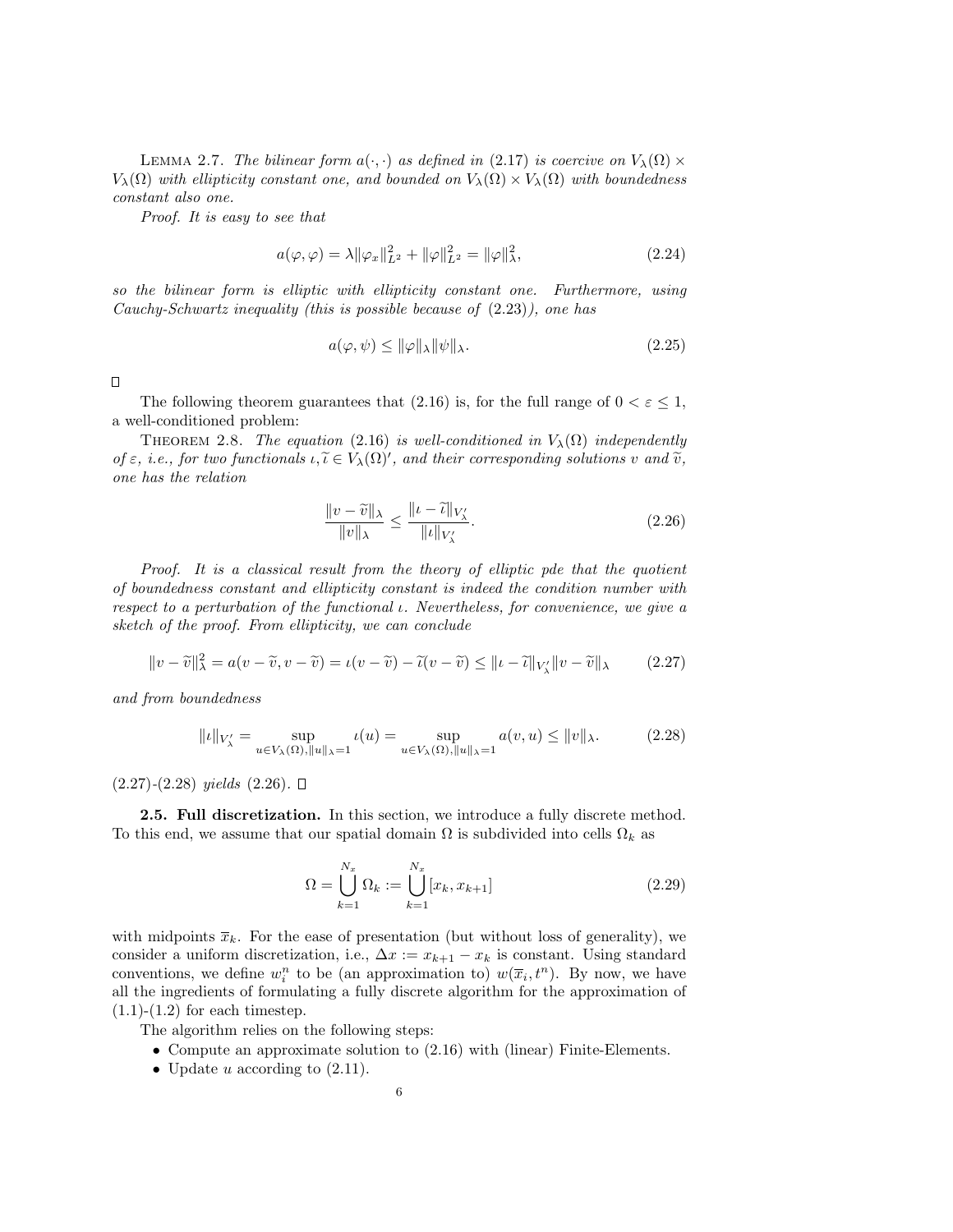Let us make this more precise: The right-hand side  $\iota$  of (2.16) includes derivatives of both  $u$  and  $v$  at time  $t^n$ . These derivatives are approximated using a standard numerical flux function  $f_{num}$  for the non-stiff part f of the flux f, in the sense that

$$
\left(-\varepsilon(u_i^n)_x, -\frac{1}{\varepsilon}(v_i^n)_x\right)^T \approx \frac{1}{\Delta x} \left(\hat{f}_{num}(w_i^n, w_{i+1}^n) - \hat{f}_{num}(w_{i-1}^n, w_i^n)\right) \tag{2.30}
$$

As we have to plug functions in  $\Omega$  into  $\iota$ , we assume that the derivatives are piecewise constant on each cell. (A better reconstruction is left for future publication, see also Rem. 2.9.) Plugging these quantities into  $\iota$  yields an approximation  $\iota_h$ . Using this approximation  $\iota_h$ , one computes a Finite-Element solution to the elliptic equation, i.e., one computes a solution  $v_h^{n+1} \in V_h$  to

$$
a(v_h^{n+1}, \varphi_h) = \iota_h(\varphi_h) \quad \forall \varphi_h \in V_h,
$$
\n(2.31)

where

$$
V_h := \{ \varphi_h \in C^0(\Omega) | \varphi_{h|\Omega_k} \text{is linear for all } k; \varphi_h(0) = \varphi_h(1) = 0 \}. \tag{2.32}
$$

Subsequently,  $u^{n+1}$  is updated using formula (2.11), employing the approximations of both  $(u_i^n)_x$  and  $(v_i^n)_x$ .

REMARK 2.9. In this work, we use a first-order Finite-Volume scheme with a local Lax-Friedrichs flux, given by  $f_{num} \equiv f_{LF}$  with

$$
f_{LF}(u_l, u_r) := \frac{1}{2} \left( f(u_l) + f(u_r) \right) - \frac{\alpha}{2} (u_r - u_l). \tag{2.33}
$$

As usual, α denotes the spectral radius of the local Jacobian (which is, in this simple setting, a constant). We have decided to put our investigations in this simple framework to allow for a fair comparison, which is not influenced by the choice of limiter or time-integration scheme.

REMARK 2.10. Note that for  $\varepsilon = 1$ , the elliptic equation (2.16) becomes a triviality and does not have to be solved. In this case, the scheme reduces to a standard Finite-Volume scheme with numerical flux function  $\widehat{f}_{num}$ . Therefore, we assume  $\varepsilon < 1$ in the following.

2.6. (Order of) Consistency and some stability considerations. In this section, we show that our method is consistent, and we determine its order of consistency. We have decided to put this investigation into the more classical framework of standard  $H_0^1$  spaces and norms (instead of using  $V_\lambda$ ), because in this setting we can use classical Finite-Element spaces and do not have to rely on stabilized Finite-Elements such as SUPG. This, however, comes at the price of restricting  $\varepsilon$  to  $0 < \varepsilon \leq \varepsilon_0 < 1$ and  $\Delta t \geq \varepsilon$ . Nevertheless, as we are interested in the  $\varepsilon \to 0$  limit for a moderate time-step  $\Delta t$ , this is not a severe restriction.

To prove consistency of our scheme, we have to bound the following error parts:

$$
e_1 := \|v(t^{n+1}) - v^{n+1}\|_{L^2}
$$
\n(2.34)

$$
e_2 := \|v^{n+1} - \overline{v}^{n+1}\|_{L^2}
$$
\n
$$
(2.35)
$$

$$
e_3 := \|\overline{v}^{n+1} - v_h^{n+1}\|_{L^2}.\tag{2.36}
$$

The overall consistency error in  $v, e := ||v(t^{n+1}) - v_h^{n+1}||_{L^2}$ , can then be bounded by the sum of the  $e_i$ . Let us remind the reader of the following definitions: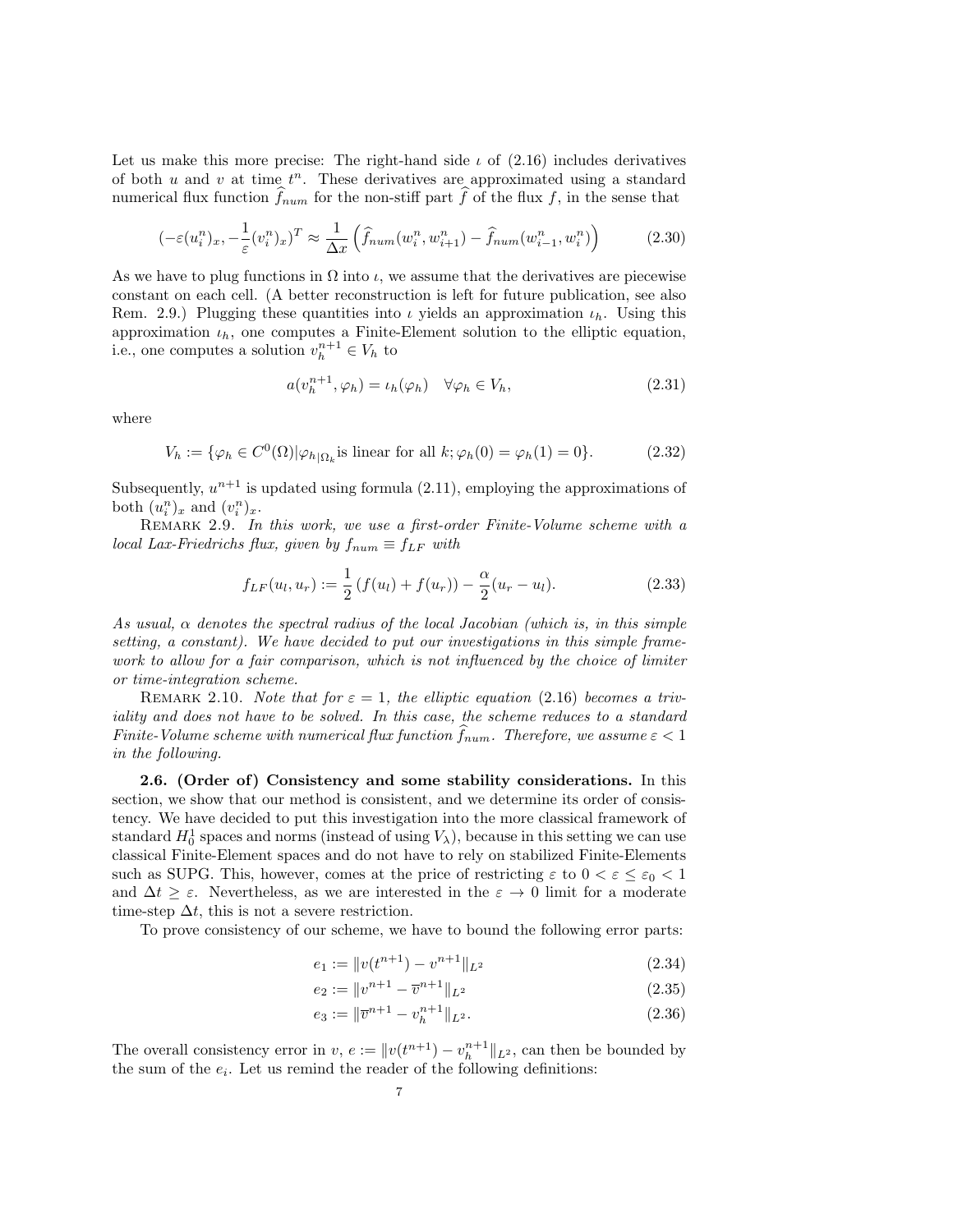- $v(t^{n+1})$  denotes the exact solution v to (1.3) at time  $t^{n+1}$ .
- $v^{n+1}$  denotes the exact solution to the elliptic equation, see (2.16).
- $\bar{v}^{n+1}$  denotes the solution to the elliptic equation (2.16) with right-hand side  $\iota_h$  instead of  $\iota,$  see Sec. 2.5.

•  $v_h^{n+1}$  denotes the Finite-Element solution to the elliptic equation, see (2.31). Let us make the following important assumption which is motivated by our investigations concerning the multiscale expansion, see (2.6)-(2.7):

ASSUMPTION 2.11. We assume that  $v$  is given by

$$
v(x,t) = \varepsilon^2 v^{(2)}(x,t) + O(\varepsilon^3). \tag{2.37}
$$

and that the spatial derivative of u is given by

$$
u_x(x,t) = \varepsilon^2 u_x^{(2)}(x,t) + O(\varepsilon^3). \tag{2.38}
$$

REMARK 2.12. Without this assumption, it will not be possible to perform a consistency analysis for the small  $\varepsilon$  limit, because there is no limit function as  $\varepsilon \to 0$ . This is very similar to the observation in [19] that the initial data has to be divergence free to allow for an incompressible limit.

We start by bounding  $e_1$ .

Lemma 2.13. The temporal discretization yields the following asymptotic error:

$$
e_1 := ||v(t^{n+1}) - v^{n+1}||_{L^2} = O(\varepsilon^2 \Delta t^2).
$$

Proof. By checking the order of consistency of (2.9), one obtains  $(t^{n} \leq \xi_{1}, \xi_{2} \leq$  $t^{n+1}$ ):

$$
\frac{1}{\Delta t} \left( v(t^{n+1}) - v(t^n) \right) - \varepsilon u_x(t^n) - (1 - \varepsilon) u_x(t^{n+1})
$$
\n
$$
= \frac{1}{\Delta t} \left( \Delta t \ v_t(t^n) + \frac{\Delta t^2}{2} v_{tt}(\xi_1) \right) - \varepsilon u_x(t^n) - (1 - \varepsilon) \left( u_x(t^n) + \Delta t \ u_{xt}(\xi_2) \right)
$$
\n
$$
= v_t(t^n) + \frac{\Delta t}{2} v_{tt}(\xi_1) - u_x(t^n) - (1 - \varepsilon) \Delta t \ u_{xt}(\xi_2)
$$
\n
$$
\stackrel{(1.1)}{=} \frac{\Delta t}{2} v_{tt}(\xi_1) - (1 - \varepsilon) \Delta t \ u_{xt}(\xi_2)
$$
\n
$$
A_{ss} = \stackrel{(1.1)}{=} O(\varepsilon^2 \Delta t),
$$

which yields indeed the desired order of accuracy.  $\Box$ 

Let us continue by bounding  $e_2$ .  $w^n$  denotes the (assumed smooth) exact solution  $w = (v, u)^T$  at time  $t^n$ . By  $w_x^n$ , we denote the exact derivative of w at time  $t^n$ , and by  $\tilde{w}_x^n$ , we denote the approximation of the derivative by numerical flux functions. It is known that is known that

$$
||w_x^n - \tilde{w}_x^n||_{L^2} = O(\varepsilon^2 \Delta x), \qquad (2.39)
$$

which, again, is a consequence of Ass. 2.11.

Before considering the full approximation error, we have to turn to the operator equation (2.16) again in the context of classical Sobolev-spaces. Following standard convention, we define the  $H_0^1$ -norm to be

$$
\|\varphi\|_{H_0^1} := \|\varphi_x\|_{L^2},\tag{2.40}
$$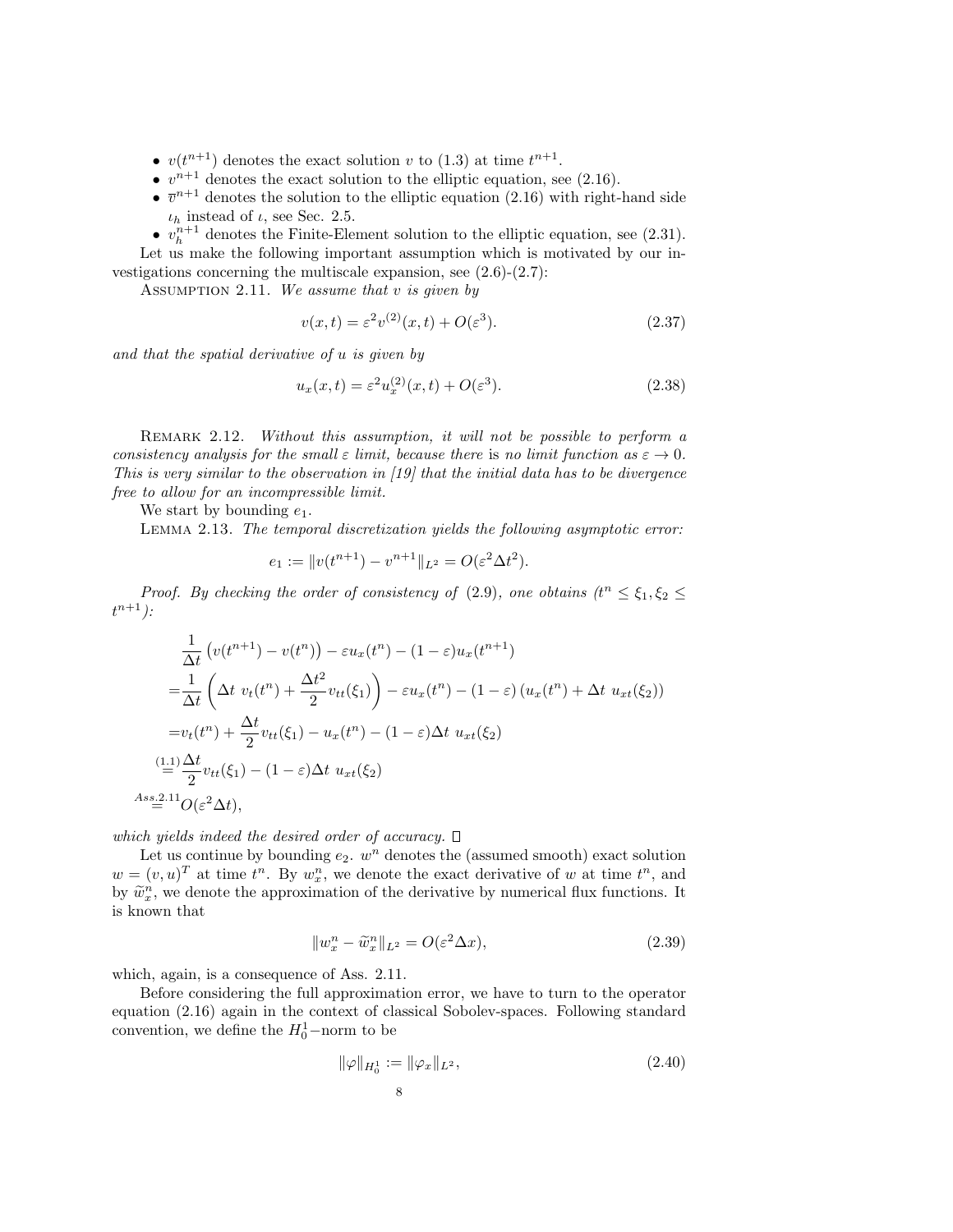and remind the reader of Poincaré-Friedrich's inequality

$$
\|\varphi\|_{L^2} \le C_{PF} \|\varphi\|_{H_0^1}.
$$
\n(2.41)

We start with the following theorem that guarantees that (2.16) is, also for small  $\varepsilon$ , 'easy' to solve.

THEOREM 2.14. For a given  $\varepsilon_0 < 1$ , let  $0 < \varepsilon \leq \varepsilon_0$ , and  $\Delta t \geq \varepsilon$ . The equation (2.16) is well-conditioned in  $H_0^1$  independently of  $\varepsilon$ , i.e., for two functionals  $\iota, \tilde{\iota} \in H^1(\Omega)'$  and the corresponding solutions  $\iota$ , and  $\tilde{\iota}$  and the relation  $H_0^1(\Omega)'$ , and the corresponding solutions v and  $\tilde{v}$ , one has the relation

$$
\frac{\|v - \widetilde{v}\|_{H_0^1}}{\|v\|_{H_0^1}} \le \frac{M}{\gamma} \frac{\|v - \widetilde{v}\|_{H_0^{1'}}}{\|v\|_{H_0^{1'}}},\tag{2.42}
$$

and  $\frac{M}{\gamma}$  can be bounded uniformly in terms of  $\varepsilon$ .

Proof. It is easy to see that  $a(\cdot, \cdot)$  fulfills, for  $\varepsilon < 1$ , an ellipticity condition on  $H_0^1$ with ellipticity-constant  $\gamma$ , and it is a bounded bilinear form with stability constant M. Both  $\gamma$  and M can be explicitly given as

$$
\gamma = \frac{\Delta t^2 (1 - \varepsilon)^2}{\varepsilon^2}, \quad M = \gamma + C_{PF}^2.
$$
 (2.43)

The rest of the proof goes along the lines of Thm. 2.8. Note that the quotient  $\frac{M}{\gamma}$  is bounded for all  $\varepsilon \leq \varepsilon_0 < 1$ .  $\Box$ 

REMARK 2.15. Thm. 2.14 is an important result that can not be taken for granted. Standard codes will suffer from instabilities when small parameters, such as  $\varepsilon$ , occur. Note that a Finite-Element approximation of (2.16) inherits the stability properties of the continuous problem, so one obtains a stability constant that is independent of the small  $\varepsilon$  limit.

Let us return to our overall algorithm. Computing an approximate solution, we introduce two errors: One error from using a Finite-Element space instead of the whole Sobolev space, and one from considering  $\iota_h$  instead of  $\iota$ . We start by computing the difference between the latter two:

LEMMA 2.16. For a given  $\varepsilon_0 < 1$ , let  $0 < \varepsilon \leq \varepsilon_0$ . Furthermore, let  $\iota$  and  $\iota_h$  be defined as in Sec. 2.5. Its difference can be bounded in terms of  $\Delta t$  and  $\Delta x$  as

$$
\|t - t_h\|_{H_0^1} = O\left(\varepsilon^2 \Delta t \Delta x + \Delta x \Delta t^2 \varepsilon\right).
$$
 (2.44)

Proof. From (2.39) and Ass. 2.11, we can conclude that

$$
|\iota(\varphi) - \iota_h(\varphi)| = \left| \int_{\Omega} \Delta t \left( u_x^n - \widetilde{u}_x^n \right) \varphi - \frac{\Delta t^2 (1 - \varepsilon)}{\varepsilon} \left( v_x^n - \widetilde{v}_x^n \right) \varphi_x \, dx \right| \tag{2.45}
$$

$$
\leq C\left(\Delta t + \frac{\Delta t^2}{\varepsilon}\right) \|w_x^n - \widetilde{w}_x^n\|_{L^2} \|\varphi\|_{H_0^1} \tag{2.46}
$$

$$
= O\left(\varepsilon^2 \Delta t \Delta x + \Delta x \Delta t^2 \varepsilon\right) \|\varphi\|_{H_0^1}
$$
\n(2.47)

for a constant  $C \in \mathbb{R}$ .  $\square$ 

The following lemma bounds the error that occurs when using only the approximate right-hand side  $\iota_h$  instead of  $\iota$ :

LEMMA 2.17. For a given  $\varepsilon_0 < 1$ , let  $0 < \varepsilon \leq \varepsilon_0 < 1$ . Furthermore, let  $v^{n+1}$  and  $\overline{v}^{n+1}$  denote the solutions to

$$
a(\overline{v}^{n+1}, \varphi) = \iota_h(\varphi) \quad \forall \varphi \in H_0^1(\Omega), \tag{2.48}
$$

$$
a(v^{n+1}, \varphi) = \iota(\varphi) \qquad \forall \varphi \in H_0^1(\Omega). \tag{2.49}
$$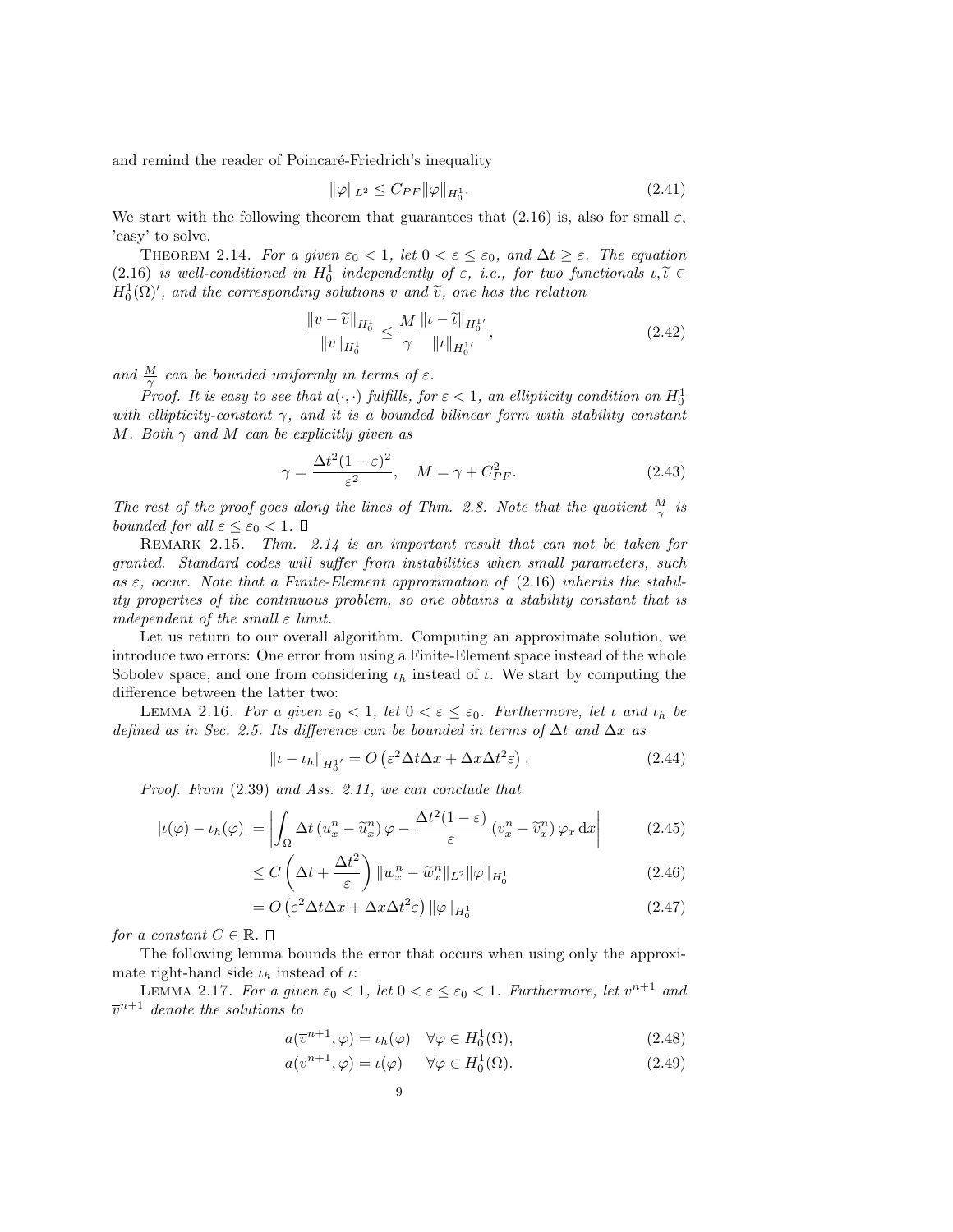One can estimate the difference as

$$
e_2 = \|\overline{v}^{n+1} - v^{n+1}\|_{L^2} = O\left(\varepsilon^4 \frac{\Delta x}{\Delta t} + \varepsilon^3 \Delta x\right).
$$
 (2.50)

*Proof.* The difference between  $\overline{v}^{n+1}$  and  $v^{n+1}$  can be computed by

$$
\gamma \|\overline{v}^{n+1} - v^{n+1}\|_{H_0^1}^2 \le a(\overline{v}^{n+1} - v^{n+1}, \overline{v}^{n+1} - v^{n+1})
$$
\n(2.51)

$$
= \iota_h(\overline{v}^{n+1} - v^{n+1}) - \iota(\overline{v}^{n+1} - v^{n+1})
$$
\n(2.52)

$$
\leq ||\iota_h - \iota||_{H_0^{1'}} ||\overline{v}^{n+1} - v^{n+1}||_{H_0^1},
$$
\n(2.53)

and, subsequently,

$$
\|\overline{v}^{n+1} - v^{n+1}\|_{L^2} \le C_{PF} \|\overline{v}^{n+1} - v^{n+1}\|_{H_0^1}
$$
\n(2.54)

$$
\leq \frac{C_{PF}}{\gamma} \| \iota_h - \iota \|_{H_0^{1'}} = O\left(\varepsilon^4 \frac{\Delta x}{\Delta t} + \varepsilon^3 \Delta x\right) \tag{2.55}
$$

because of La. 2.16 and  $\gamma^{-1} = O(\frac{\varepsilon^2}{\Delta t})$  $\frac{\varepsilon^2}{\Delta t^2}$ ) for  $\varepsilon, \Delta t \to 0$ .

COROLLARY 2.18. A simple consequence of the proof is that

$$
\|\overline{v}^{n+1} - v^{n+1}\|_{H_0^1} = O\left(\varepsilon^4 \frac{\Delta x}{\Delta t} + \varepsilon^3 \Delta x\right). \tag{2.56}
$$

It is well-known that, in order to get stable schemes, one needs to link both  $\Delta t$ and  $\Delta x$ . In our example, this can be done in two ways, based on either the non-stiff flux f or the total flux f. Let us therefore make the following definition:

DEFINITION 2.19. The stiff and non-stiff cfl −numbers cfl and cfl are defined by

$$
\widetilde{\text{eff}} := \frac{\Delta t}{\Delta x} \lambda_{\text{max}}, \qquad \widehat{\text{eff}} := \frac{\Delta t}{\Delta x} \widehat{\lambda}_{\text{max}}, \tag{2.57}
$$

respectively. Note that  $\lambda_{\text{max}} = \varepsilon^{-1}$  and  $\widehat{\lambda}_{\text{max}} = 1$ .

In our analysis, we rely on the non-stiff cfl −number  $\widehat{cfH}$ , so the cfl number that is independent on  $\varepsilon$ . Let us therefore state the following assumption:

Assumption 2.20. We assume that

$$
\Delta t = \widehat{\text{cfl}} \Delta x \tag{2.58}
$$

for a  $\widehat{\text{cf}} \in \mathbb{R}$  (which we usually choose to be  $\widehat{\text{cf}} = 0.8$ ). Remark 2.21. This directly yields

$$
e_2 = O\left(\varepsilon^4 + \varepsilon^3 \Delta x\right). \tag{2.59}
$$

Having bounded  $e_2$ , we continue by bounding  $e_3$ .

LEMMA 2.22. Let  $v_h^{n+1}$  be the Finite-Element solution to (2.31), and let  $\overline{v}^{n+1}$  be the solution to (2.48). Then,

$$
e_3 = \|\overline{v}^{n+1} - v_h^{n+1}\|_{L^2} = O\left(\frac{\varepsilon^6}{\Delta x^2} + \varepsilon^4 + \varepsilon^2 \Delta t^2\right).
$$
  

$$
10
$$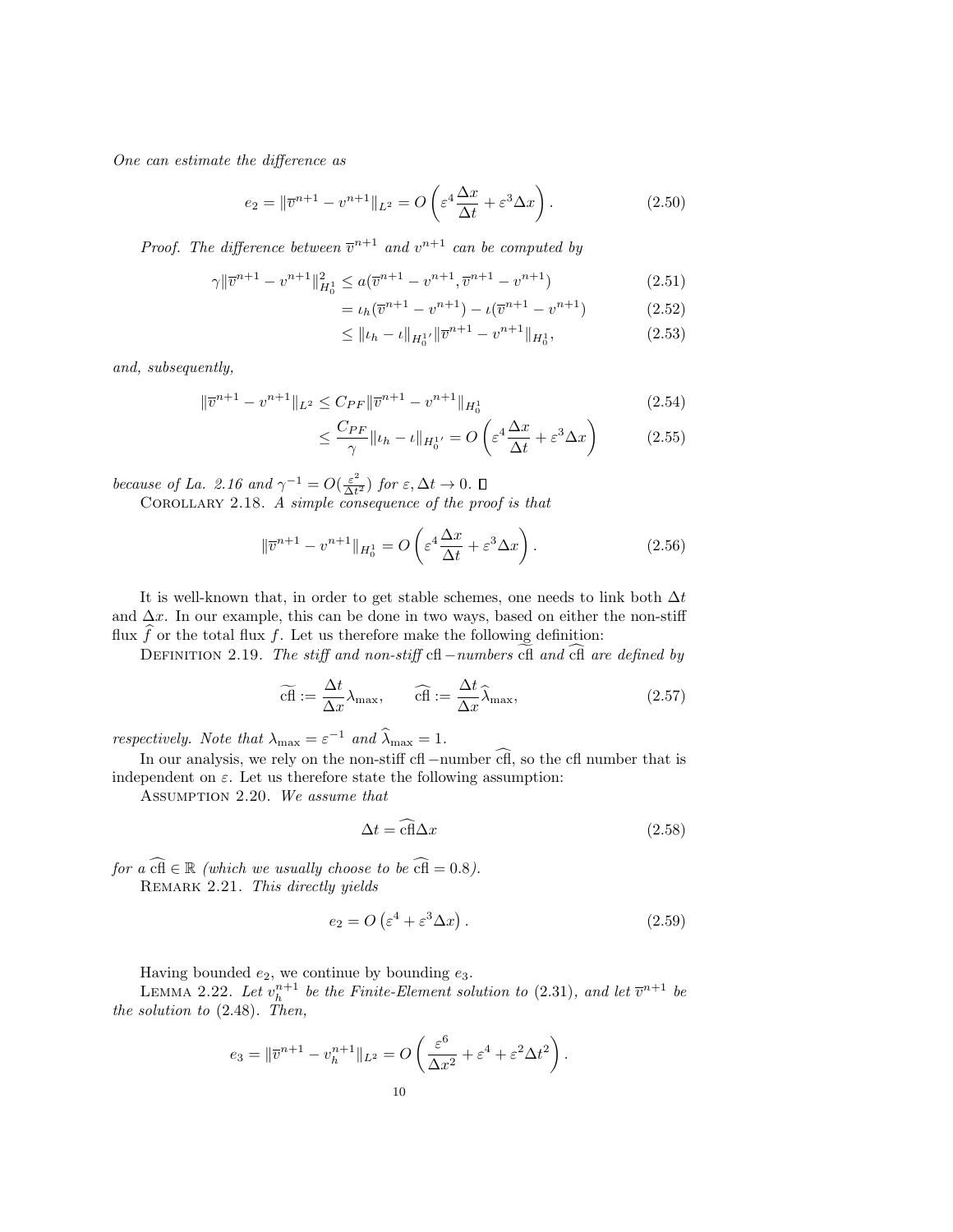Proof. We are using linear Finite-Elements on a symmetric problem, so one can use the Aubin-Nitsche trick (see, e.g.,  $[6]$ ). As it is crucial for our analysis that we get the correct dependency of the constant  $\varepsilon$ , we perform this 'trick' here explicitly. Let us define the dual solution z and its Finite-Element approximation  $z_h$  by

$$
a(z, \varphi) = \int_{\Omega} \left( \overline{v}^{n+1} - v_h^{n+1} \right) \varphi \, dx \quad \forall \varphi \in H_0^1(\Omega),
$$

$$
a(z_h, \varphi_h) = \int_{\Omega} \left( \overline{v}^{n+1} - v_h^{n+1} \right) \varphi_h \, dx \quad \forall \varphi_h \in V_h.
$$

One can conclude

$$
\begin{split} \|\overline{v}^{n+1} - v_h^{n+1}\|_{L^2}^2 &= a(z, \overline{v}^{n+1} - v_h^{n+1}) = a(z - z_h, \overline{v}^{n+1} - v_h^{n+1}) \\ &\le M \|z - z_h\|_{H_0^1} \|\overline{v}^{n+1} - v_h^{n+1}\|_{H_0^1} \\ &\le M \Delta x^2 |z|_2 |\overline{v}^{n+1}|_2 \\ &\le C \frac{M \Delta x^2}{\gamma^2} \|\overline{v}^{n+1} - v_h^{n+1}\|_{L^2} \|u_h\|_{H_0^1} \\ &= \|\overline{v}^{n+1} - v_h^{n+1}\|_{L^2} \|u_h\|_{H_0^1} O\left(\frac{\varepsilon^4}{\Delta x^2} + \varepsilon^2\right) \\ &\le \|\overline{v}^{n+1} - v_h^{n+1}\|_{L^2} O(\varepsilon^2 + \Delta t^2) O\left(\frac{\varepsilon^4}{\Delta x^2} + \varepsilon^2\right) \\ &\le \|\overline{v}^{n+1} - v_h^{n+1}\|_{L^2} O\left(\frac{\varepsilon^6}{\Delta x^2} + \varepsilon^4 + \varepsilon^2 \Delta t^2\right). \end{split}
$$

 $|\overline{v}|_2$  denotes the second Sobolev semi-norm, and can be bounded by the right-hand side of the equation, if the viscosity coefficient is unity.  $\Box$ 

COROLLARY 2.23. In a similar way, we can deduce that

$$
\|\overline{v}^{n+1} - v_h^{n+1}\|_{H_0^1} = O\left(\frac{\varepsilon^6}{\Delta x^3} + \frac{\varepsilon^4}{\Delta x} + \varepsilon^2 \Delta t\right). \tag{2.60}
$$

We are now ready to state the final theorem that assures that  $v$  is approximated consistently.

THEOREM 2.24. Let  $v_h^{n+1}$  be the approximate solution according to the algorithm in Sec. 2.5 with exact initial data  $w^n \equiv w(t^n)$ . Under Ass. 2.11 and 2.20, we have

$$
||v_h^{n+1} - v(t^{n+1})||_{L^2} = O\left(\varepsilon^2 \Delta t^2 + \varepsilon^4 + \varepsilon^3 \Delta x + \frac{\varepsilon^6}{\Delta x^2}\right).
$$
 (2.61)

Proof. We can just collect previous results:

$$
||v(t^{n+1}) - v_h^{n+1}||_{L^2} \le e_1 + e_2 + e_3
$$
\n(2.62)

$$
= O(\varepsilon^2 \Delta t^2) + O\left(\varepsilon^4 + \varepsilon^3 \Delta x\right) + O\left(\frac{\varepsilon^6}{\Delta x^2} + \varepsilon^4 + \varepsilon^2 \Delta t^2\right) (2.63)
$$

$$
=O\left(\varepsilon^2 \Delta t^2 + \varepsilon^4 + \varepsilon^3 \Delta x + \frac{\varepsilon^6}{\Delta x^2}\right) \tag{2.64}
$$

 $\Box$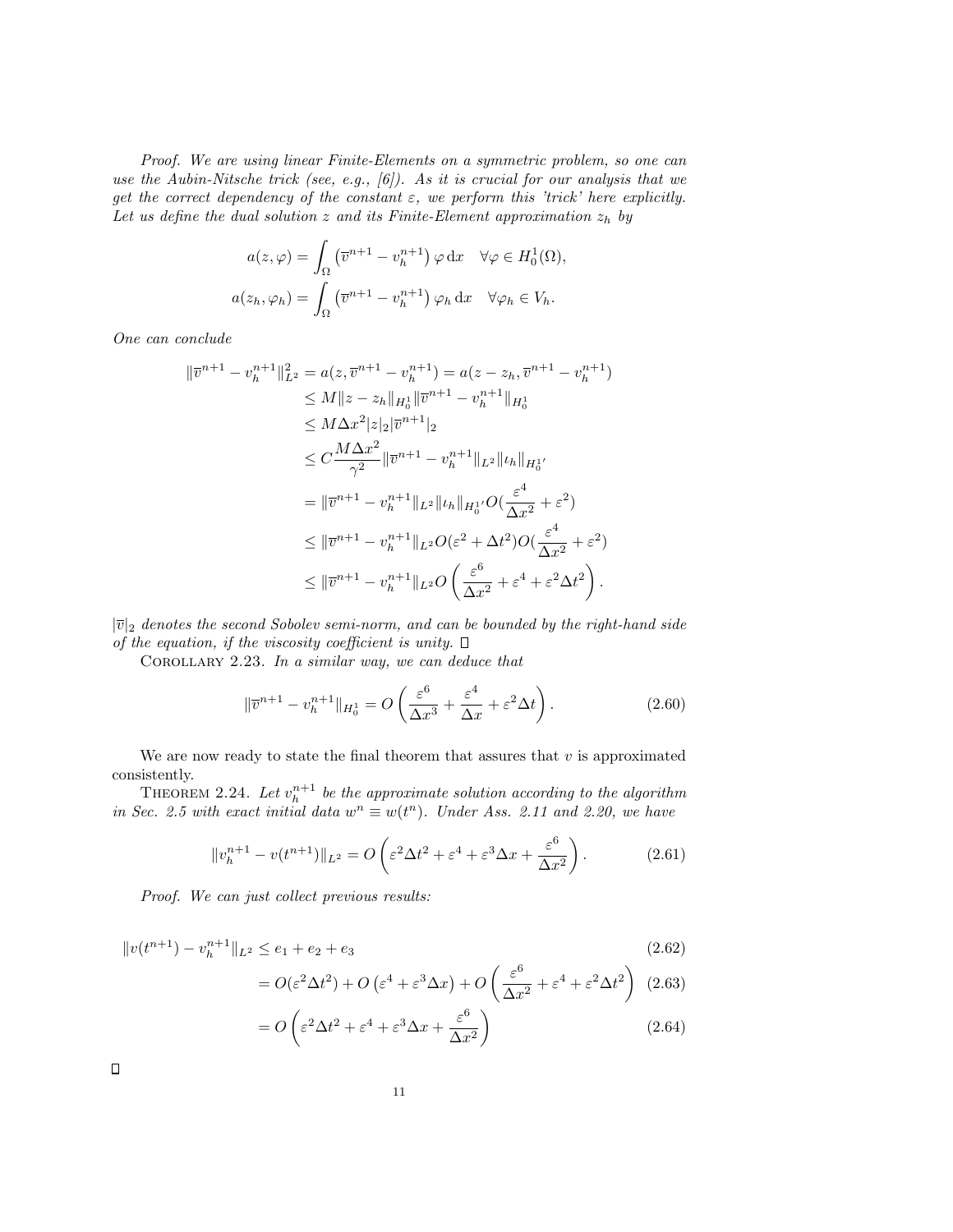REMARK 2.25. Given that  $\varepsilon \leq \Delta t$ , one can see that  $v_h^{n+1}$  is a consistent approximation to  $v(t^{n+1})$ , and  $||v(t^{n+1}) - v_{h}^{n+1}||_{L^2} = O(\Delta t^4)$ .

By now, we have shown that  $v_h^{n+1}$  is a consistent approximation to  $v(t^{n+1})$ . It remains to show that also  $u_h^{n+1}$  is a consistent approximation to  $u(t^{n+1})$ . Thereby,  $u_h^{n+1}$  denotes the function that is obtained by evaluating (2.11) with  $v_h^{n+1}$  instead of  $v(t^{n+1}).$ 

THEOREM 2.26. Let  $u_h^{n+1}$  be the approximate solution that is obtained using (2.11) with  $v_h^{n+1}$  instead of  $v(t^{n+1})$ ; and with exact initial data  $w^n \equiv w(t^n)$  elsewhere. Under Ass. 2.11 and 2.20, we have

$$
||u_h^{n+1} - u(t^{n+1})||_{L^2} = O\left(\Delta t^2 + \frac{\varepsilon^4}{\Delta x^2} + \varepsilon^2\right).
$$
 (2.65)

Proof. We can directly compute, exploiting what we have already show:

$$
||u_h^{n+1} - u(t^{n+1})||_{L^2} \le ||u^{n+1} - u(t^{n+1})||_{L^2} + ||u_h^{n+1} - u^{n+1}||_{L^2}
$$
\n(2.66)

$$
\leq O(\Delta t^2) + \|\Delta t \frac{1-\varepsilon}{\varepsilon^2} \left( v_h^{n+1} - v^{n+1} \right)_x \|_{L^2}
$$
\n(2.67)

$$
\leq O(\Delta t^2) + \frac{\Delta t}{\varepsilon^2} \left( \|\overline{v}^{n+1} - v^{n+1}\|_{H_0^1} + \|v_h^{n+1} - \overline{v}^{n+1}\|_{H_0^1} \right) (2.68)
$$

$$
^{(2.56),(2.60)}C(\Delta t^2) + O\left(\varepsilon^2 \Delta t + \varepsilon \Delta x^2\right) + O\left(\frac{\varepsilon^4}{\Delta x^2} + \varepsilon^2 + \Delta t^2\right)
$$
\n
$$
(2.69)
$$

$$
= O\left(\Delta t^2 + \frac{\varepsilon^4}{\Delta x^2} + \varepsilon^2\right).
$$
\n(2.70)

 $\Box$ 

There are a few remarks in order:

REMARK 2.27. The solution of the elliptic equation gets more and more difficult with decreasing time-step  $\Delta t$ , as the elliptic coefficient vanishes in this case. So basically, the method will only perform well as long as  $\varepsilon \leq \Delta t$  (i.e., for the cfl number of the whole system there holds cfl  $\leq \varepsilon$ ), which is a reasonable assumption. (Otherwise, one would use explicit methods instead.) However, choosing  $\Delta t = O(\varepsilon^{\frac{1}{p}})$  for some  $p \geq 1$ , one can observe that

$$
||w_h^{n+1} - w(t^{n+1})||_{L^2} = O(\Delta t^2).
$$

This directly shows that the method works also for the  $\varepsilon = 0$  case.

3. Numerical Results. We compare our scheme with an Implicit-Euler scheme, and an Implicit/Explicit scheme. Implicit-Euler scheme discretizes

$$
\frac{w^{n+1} - w^n}{\Delta t} + f(w^{n+1}) = G^{n+1}
$$
\n(3.1)

using a Lax-Friedrichs flux. The Implicit/Explicit scheme proceeds in two steps, discretizing

$$
\frac{\widehat{w}^n - w^n}{\Delta t} + \widehat{f}(w^n)_x = G^n \tag{3.2}
$$

explicitly, and

$$
\frac{w^{n+1} - \widehat{w}^n}{\Delta t} + \widetilde{f}(w^{n+1})_x = 0
$$
\n(3.3)

implicitly, again both steps with Lax-Friedrichs flux.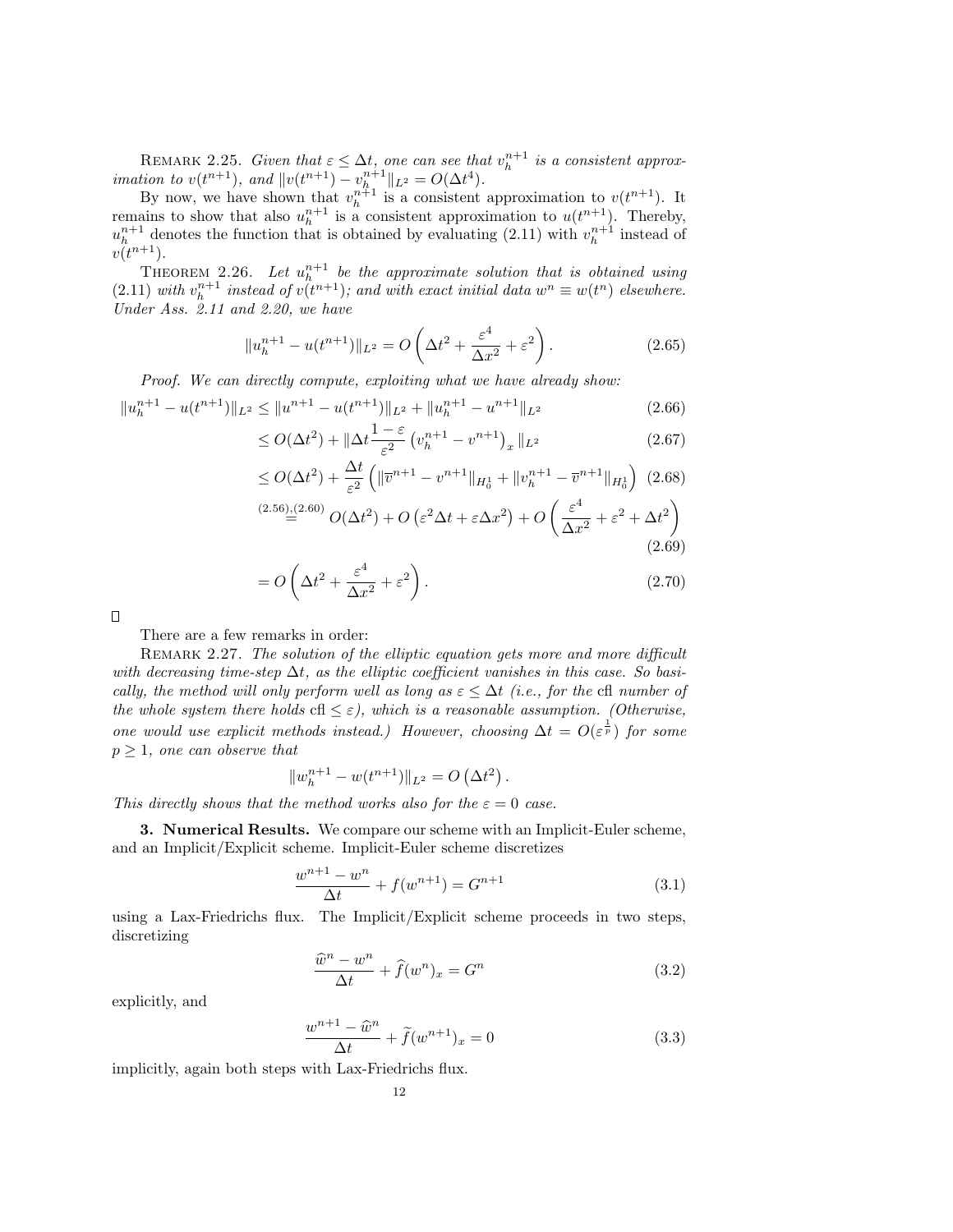

FIG. 3.1. Convergence results for the smooth test case. In dependency on  $\varepsilon$ , cfl was set to cfl =  $\frac{0.8}{\varepsilon}$ . Left to right, top to bottom:  $\varepsilon = \{10^{-1}, 10^{-2}, 10^{-4}, 10^{-8}\}.$ 

**3.1.** Smooth test case. As a first, simple test case, we consider a smooth solution on domain  $\Omega = [0, 1]$ , given by

$$
v(x,t) = \varepsilon^2 t \sin(2\pi x) \tag{3.4}
$$

$$
u(x,t) = \sin(20\pi t) - \frac{\varepsilon^2}{2\pi}\cos(2\pi x). \tag{3.5}
$$

For all methods, we use a (stiff) cfl number of  $\overline{cf} = \frac{0.8}{\varepsilon}$ . Note that this corresponds to a cfl number of  $\widehat{\text{cf}} = 0.8$  with respect to the non-stiff flux  $\widehat{f}$ . If a method is able to cope with such a cfl number, it is called uniformly asymptotically stable. In Fig. 3.2, convergence of the  $l^2$ -error at time  $T = 0.1$  versus number of cells  $(N_x)$  is shown for all three methods under consideration. One can first observe that all three methods are stable for this unusally large cfl number, as expected. Furthermore, asymptotically  $(in N<sub>x</sub>)$ , all methods converge with order one toward the true solution  $(u, v)$ , except for the Implicit Euler scheme for  $\varepsilon = 10^{-8}$ . We suspect that this is because the linear system of equations to be solved in each time-slab is extremely ill-conditioned. We use Matlab's in-house exact solver for linear systems of equations, which actually yields a corresponding warning. Furthermore,  $\varepsilon^2 = 10^{-16}$  is close to machine zero. Note that this does not happen to the Asymptotic Preserving scheme, as its condition number is bounded for  $\varepsilon \to 0$ . The really surprising outcome of this research is that the AP scheme performs so much better than Implicit Euler and the mixed Implicit / Explicit scheme: Its error is up to four orders of magnitude smaller than that of the other two schemes. We can only suspect that 'traditional' Finite-Volume schemes do not take advantage of the smooth behaviour of the solution as much as the Finite-Element method does.

3.2. Testcase with a kink. To assess whether the good performance of the asymptotic preserving method is due to the smoothness of the solution, we perform a numerical study on a test case with a kink, more precisely, we consider again domain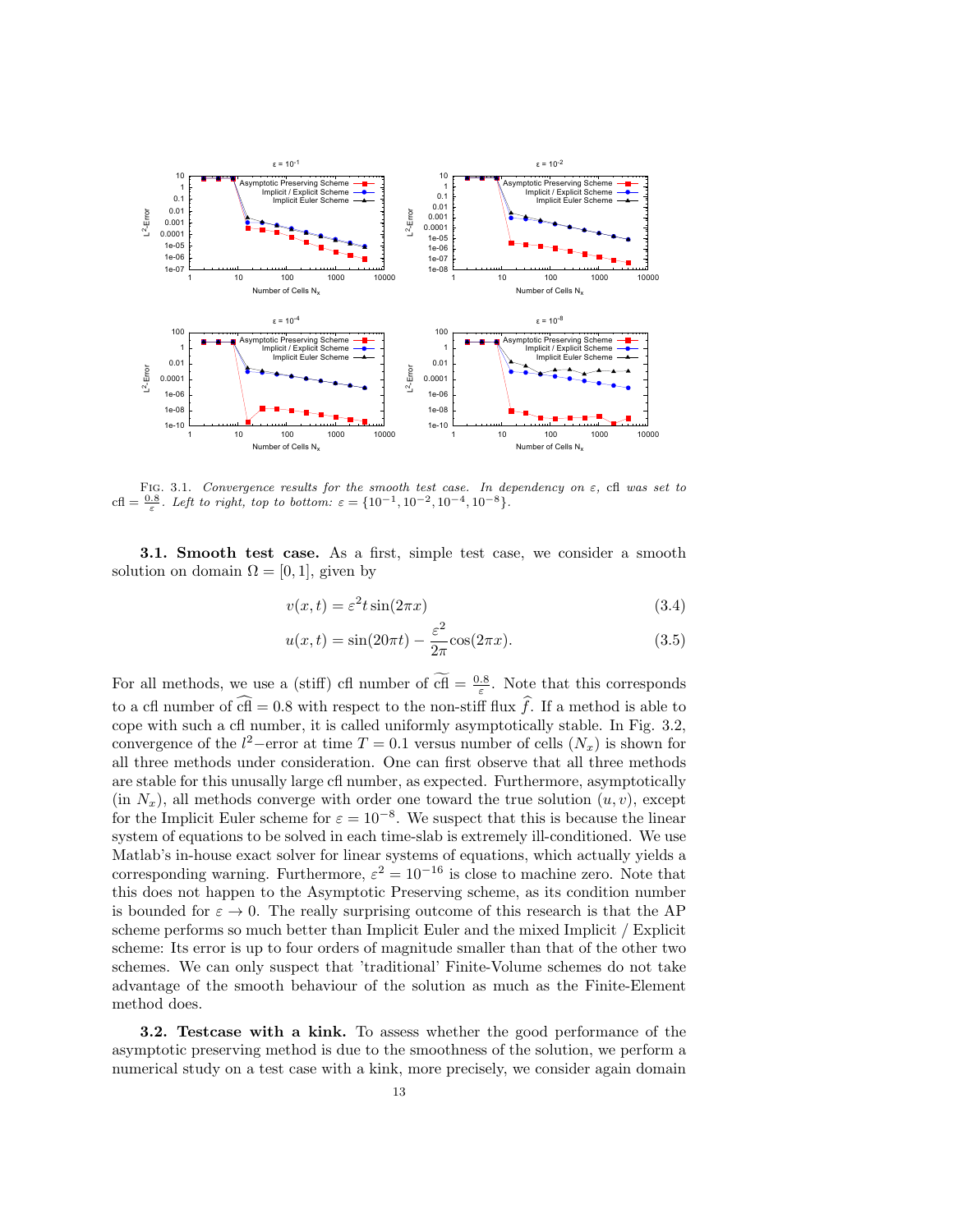

FIG. 3.2. Convergence results for the test case with a kink. In dependency on  $\varepsilon$ , cfl was set to cfl =  $\frac{0.8}{\varepsilon}$ . Left to right, top to bottom:  $\varepsilon = \{10^{-1}, 10^{-2}, 10^{-4}, 10^{-8}\}.$ 

 $\Omega = [0, 1]$  and the solution

$$
v(x,t) = \varepsilon^2 t \begin{cases} x & x < 0.5\\ -x+1 & x \ge 0.5 \end{cases}
$$
 (3.6)

$$
u(x,t) = 1 + \varepsilon^2 \begin{cases} \frac{x^2}{2} & x < 0.5\\ -\frac{x^2}{2} + x - \frac{1}{4} & x \ge 0.5 \end{cases}
$$
 (3.7)

Again, we use a (stiff) cfl number of cfl =  $\frac{0.8}{\varepsilon}$ . In Fig. 3.2, convergence of the  $l^2$ norm at time  $T = 0.1$  versus  $N_x$  is plotted. One can observe that the schemes converge with order one up to  $10^{-10}$ , which is about machine zero (note that the error has to be scaled with  $\varepsilon^2$ ), except for the  $\varepsilon = 10^{-8}$ , where Implicit Euler fails to converge for this large cfl number. For large values of  $\varepsilon$ , the schemes nearly perform equally well, while, for  $\varepsilon = 10^{-4}$ , the AP scheme really performs better by orders of magnitude. For  $\varepsilon = 10^{-8}$ , both the AP and Implicit / Explicit scheme perform about equally well. Nevertheless, as  $\varepsilon^2 = 10^{-16}$  is close to machine zero, these results are not too reliable.

4. Conclusions and Outlook. We have compared the recently developed AP schemes versus more traditional Finite-Volume schemes for the p−system. It was demonstrated that the AP schemes outperform both Implicit Euler and an Implicit / Explicit scheme by orders of magnitude if there is a small parameter  $\varepsilon$ .

We are interested in the use of high-order methods, also in the context of asymptotic preserving schemes. In particular, our interest lies in the use of Discontinuous Galerkin method  $[10, 9, 8, 7, 11, 4, 16, 1, 14, 20]$ . Future work will therefore treat an asymptotic preserving discontinuous Galerkin scheme applied to  $(1.1)-(1.2)$  for various orders of consistency, and also compare performance of the AP schemes versus Diagonally-Implicit-Runge-Kutta (DIRK). It is to be expected that the high order of consistency will reduce the effect that we could observe in this publication. Neverthe